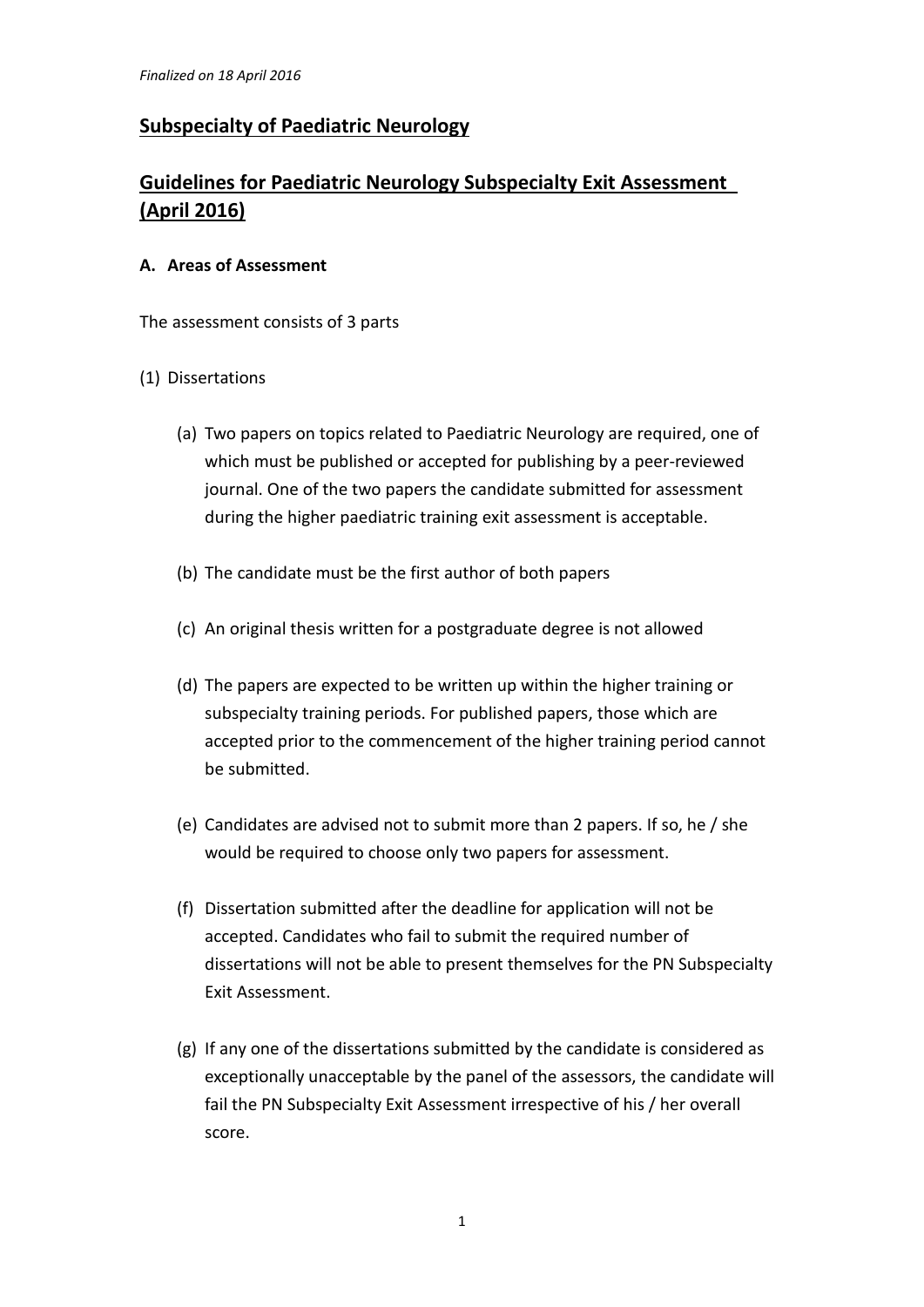(h) The candidate is expected to present and discuss their papers at the Exit Assessment. Such presentation and discussion will be subject to evaluation.

#### (2) Clinical Competence

During this assessment a candidate will be examined on two separate clinical problems which are designed by the examination panel. Areas of assessment would include clinical history, examination, investigations, management, patient / parent counselling, pathophysiology and genetics (if relevant). There will be prescribed areas of examination and the examiners will be given guidelines on salient points that the candidate should be able to discuss and explain.

Candidates would be assessed on the approach to problem formulation and clinical management, more than on book-knowledge and minute details. They would be assessed on their clinical judgment and competence in dealing with clinical problems. This assessment may also include evaluation of medical-legal problems and ethical issues that are related to Paediatric Neurology.

(3) Data Interpretation

Candidates would be assessed on the interpretation of 10 essential EEG, neurophysiological tests, laboratory tests, neuroradiological images and other clinical data that are relevant to Paediatric Neurology. These data for examination would be selected by the Examination Panel before the Exit Assessment. All candidates will be examined on the same set of questions.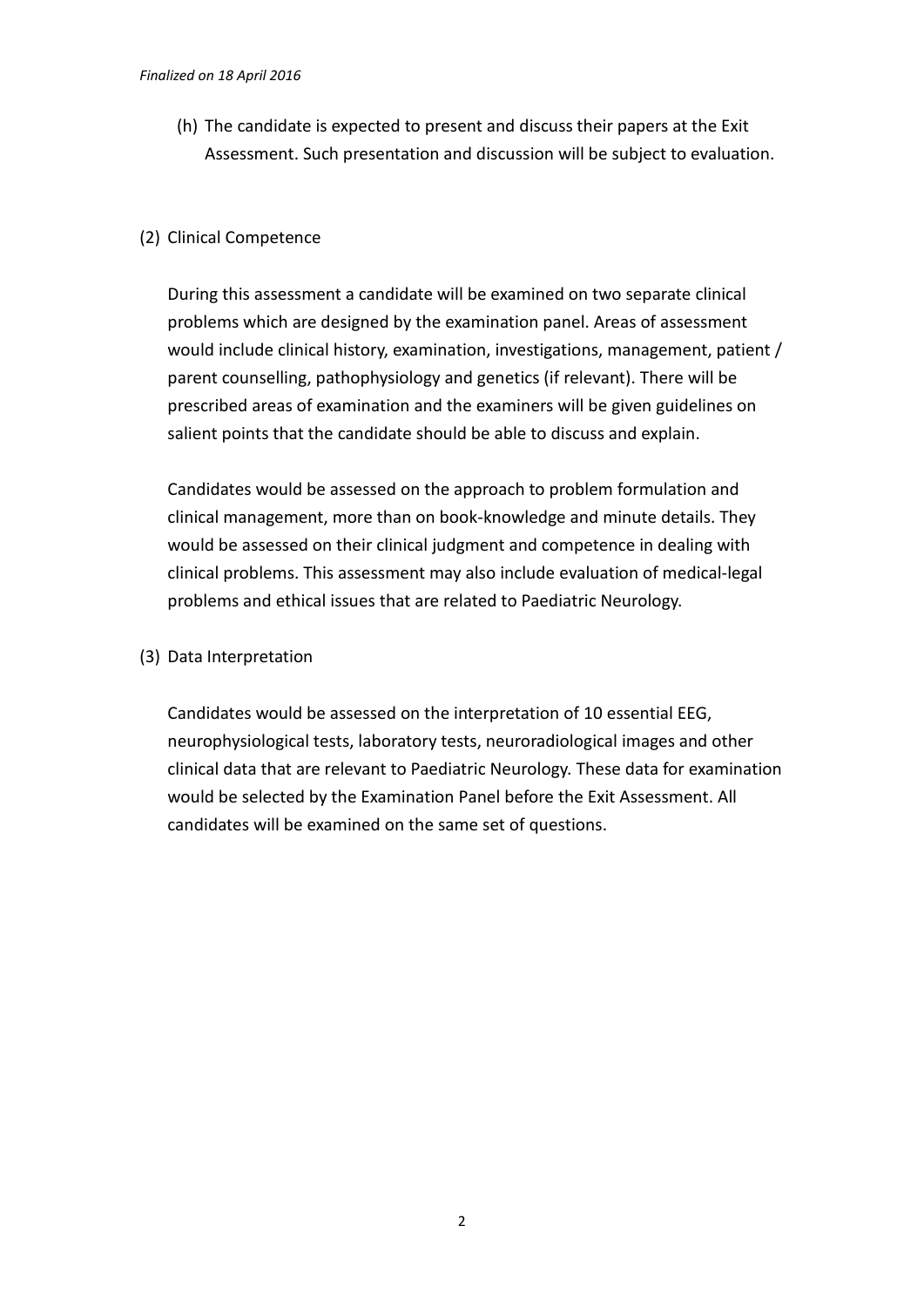#### **B. Format**

# (1) Duration

There will be a 60 minutes oral examination. It will be divided into two segments of 30 minutes conducted by two separate panels of two examiners each. One panel of two examiners will examine on Clinical Competence, and another panel of two examiners will examine on Data Interpretation and the Dissertations.

# (2) Assessors

Each candidate will be assessed by 4 assessors, among whom there is a senior assessor who will review the Subspecialty Training Program of the candidate.

# (3) Schedule

| Panel | Section                    | Duration   |  |
|-------|----------------------------|------------|--|
| A     | <b>Clinical Competence</b> | 30 minutes |  |
| - B   | Data Interpretation        | 15 minutes |  |
|       | <b>Dissertations</b>       | 15 minutes |  |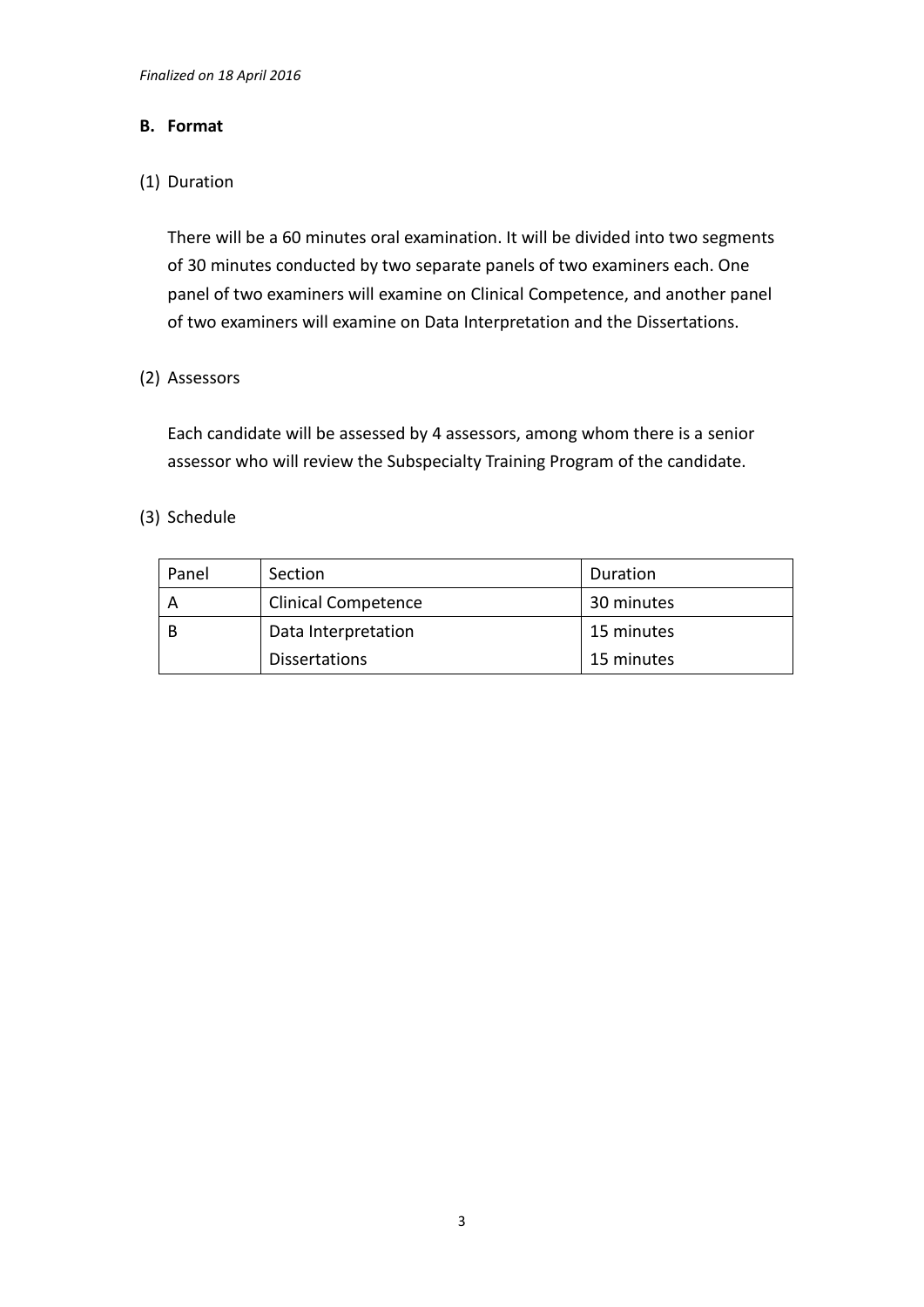# **C. Marking**

(1) For the Clinical Competence Section, each candidate will receive an independent score from each assessor on each clinical problem according to the following scoring system:

| <b>Good Pass</b>  | 6 |  |
|-------------------|---|--|
| <b>Clear Pass</b> |   |  |
| <b>Bare Pass</b>  |   |  |
| <b>Bare Fail</b>  | ς |  |
| Clear Fail        |   |  |
| <b>Bad Fail</b>   |   |  |

(2) For the Data interpretation, each candidate will receive one score according to the number of questions correctly answered.

| Correct answers | Score         |  |
|-----------------|---------------|--|
| 10              | 12            |  |
| $8 - 9$         | 10            |  |
| $6 - 7$         | ጸ             |  |
| 5               | 6             |  |
| $3 - 4$         |               |  |
| $1 - 2$         | $\mathfrak z$ |  |
|                 |               |  |

(3) For the Dissertation, each dissertation will be separately assessed and given a score by each of the two assessors of the section using the same scoring scale of 1 to 6. The mark on the section on dissertations will be the sum of the marks of all the two dissertations divided by 2.

| Good Pass         |  |
|-------------------|--|
| <b>Clear Pass</b> |  |
| <b>Bare Pass</b>  |  |
| <b>Bare Fail</b>  |  |
| Clear Fail        |  |
| <b>Bad Fail</b>   |  |